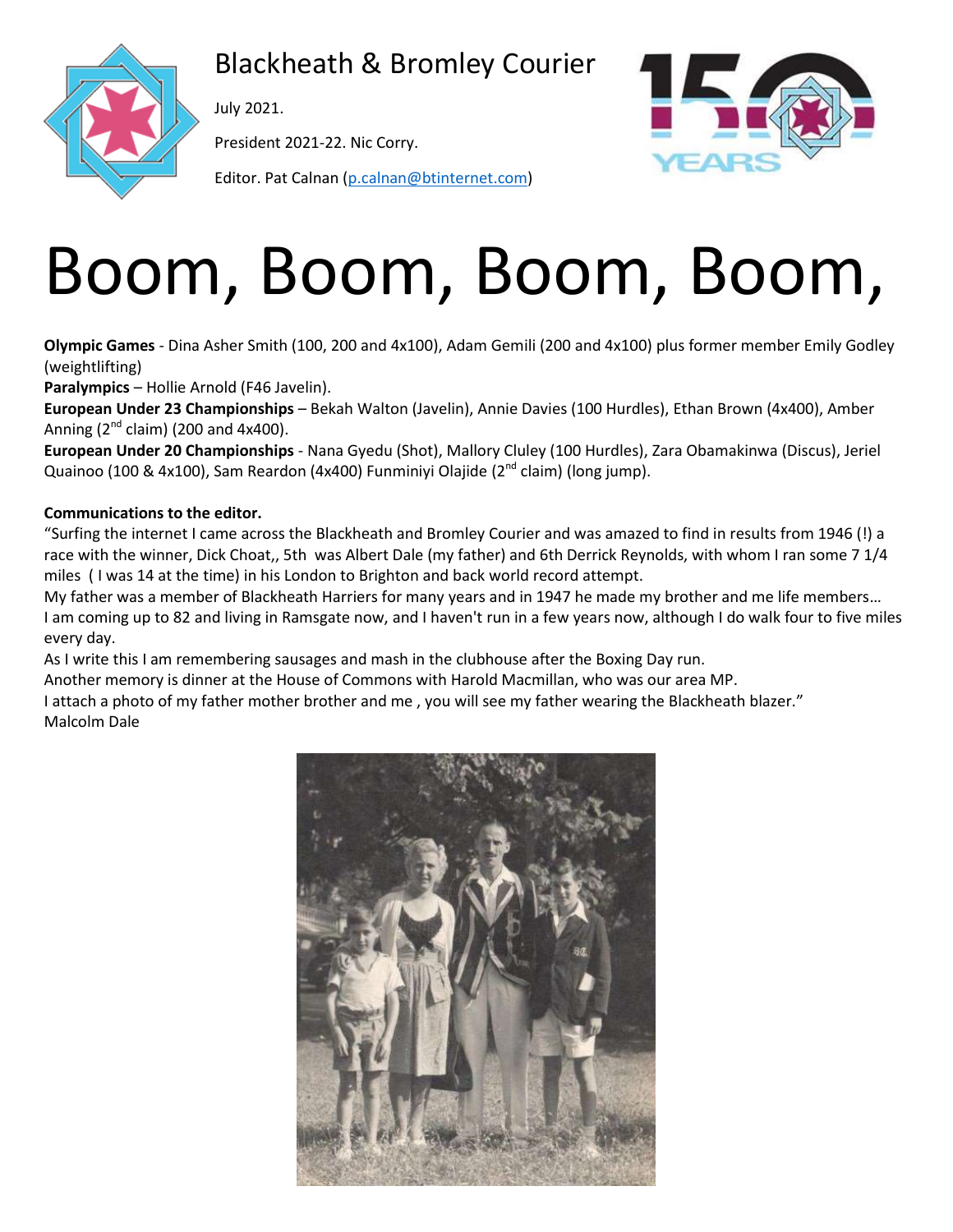#### **Social.**

A bar service is now available at the Clubhouse, 7-9pm on a Wednesday. There won't be many more evenings there before it shuts so make the most of it. On 21/7/21 there is a Summer BBQ. All food tickets have been sold but everyone is welcome to come along for a drink. The 28/7/21 will be the last Wednesday Night at the Clubhouse, the end of an era, but so many great memories.



#### **Forthcoming Fixtures and events**.

#### **July**

- 3/7/21. National Athletics League, Wormwood Scrubs.
- 10/7/21. Kent Young Athletes League, Dartford
- 11/7/21. Southern Athletics League, Sutcliffe Park.
- 17/7/21. Youth Development League U15/U13, Erith
- 17-18/7/21. England Athletics Senior Championships including Disability Championships, Bedford.
- 25/7/21. Youth Development League U20/U17, Medway Park.
- 30/7/21. Kent Masters League, Tonbridge.
- 30/7/21 8/8/21. Olympic Games, Japan.

## **August**

6/8/21 – Kent Masters League, Dartford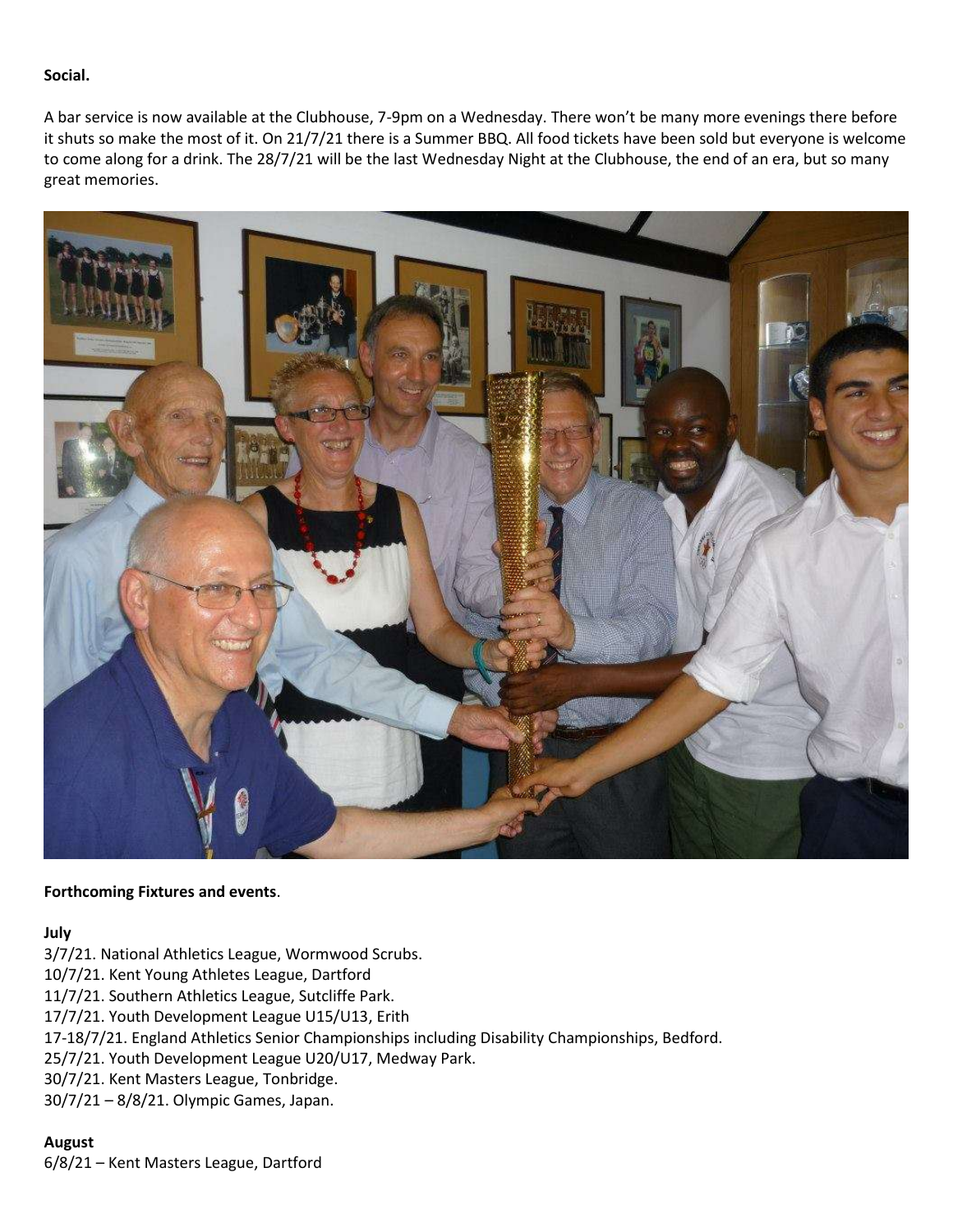7/8/21 - National Athletics League, Eton

7-8/8/21 – England Athletics Under 17 and Under 15 Championships, Manchester.

8/8/21 – Kent Young Athletes League, Tonbridge

14/8/21 – Southern Athletics League, Erith

18/8/21 – Manchester International - ENG v WAL v SCO v NIRL v NAL v GBU20s plus ENG U20s v SCO U20s v WAL U20s v GB&NI U18s.

21-22/8/21 – SEAA Under 17, Under 15 and Under 13 Championships, Kingston.

22/8/21. SEAA 5000 Walk Championships for Senior Men and Women and Under 20 Men and Women.

22/8/21. SEAA 3000 Walk Championships for Under 17 Men and Women and Under 15 Boys and Girls.

28/8/21 – National Athletics League, Eton

28-29/8/21 – England Athletics Under 17 and Under 15 Combined Events Championships, incorporating European Athletics Combine Events Challenge, Manchester.

30/8/21 – Kent Under 13 and Open Pentathlon Championships, Tonbridge.

## **Results.**

## **1/6/21**

**Tonbridge AC Evening Meeting.** 100. MX3. 3. Matilda Shilland (U15G) 14.55 (1.2), 4. Erin Simpson (U15G) 14.75. 200. MX3. 3. Alyssa Firla (U15G) 27.85 (0.2). 300. MX. 1. Zurial Nwogwugwu (U15B) 39.37, 5. Amelia Middleton (U17W) 48.23. 400. MX1. 3. Chris Barrett (U17M) 57.35. MX2. 2. Pablo Seema Roca (U20M) 49.60. 800. MX1. 3. Sophie Lee (U17W) 2.43.09, 4. Abbie Lee (U13G) 2.45.32. MX2. 8. Martha Warner (U13G) 2.51.71. MX3. 5. Kyla Dervish (U15G) 2.38.82, 7. Abigail Williams (U13G) 2.44.80. MX4. 1. Gregory Firth (M45) 2.26.50, 5. Francesca Middleton (U15G) 2.31.90, 7. Carys Firth (U17W) 2.38.40, 8. Beth Regan (U13G) 2.44.60. MX5. 2. Alexander Middleton (U15B) 2.22.37, 3. Jessica Keene (U23W) 2.23.67, 6. Luciana Smith (U13G) 2.32.39. MX6. 5. Cameron Kelly Gordon (U17W) 2.24.32. MX7. 6. Lily Meers (U17W) 2.16.63. MX8. 6. Thomas Sugden (U17M) 2.07.56. 3000 Walk. 6. Abigail Smith (U17W) 15.35.51, 10. Jonathan Ellerton (U17M) 18.16.94. PV. MX. 4. Barnaby Corry (U20M) 4.00, 5. Ben Platt (U17M) 3.70, 9. Finn Kitteridge (U15B) 2.90, 11. Charlie Platt (U13B) 2.50. SP. 3KG. MX. 3. Alyssa Firla (U15G) 7.46. JT. 600G. MX. 1. Steve Langdon (M60) 39.34, 3. Max Kennedy (U15B) 34.32. JT. 500G. 5. Erin Simpson (U15G) 19.12.

**Trafford Open**. 1500. MX2. 8. Jennifer Walsh\* 4.23.00.

**Worthing Track Night**. 800. MX3. 5. Amarisa Sibley (U17W) 2.09.68.

**2/6/21**

**Carlisle Tri Club 10km**. 16. Jo Hickman-Dunne 40.18.

**Loughborough Open**. TJ. MX. 7. Toyin Orelaja 10.75. DT. 1KG. 2. Hannah MacAulay (U23W) 42.17.

**Meeting National a theme de Limoges**. TJ. 8. Zara Asante (W35) 12.42.

**Wimbo Middle Distance Night, Wimbledon**. 3000. MX4. 2. Ross Braden 8.29.70.

## **5/6/21**

**Milton Keynes PB Classic**. 800. A. 6. Zakia Mossi (U20W) 2.17.29. 1500. MXD. 9. Jake Anthony (U17M) 4.18.16. MXH. 12. Kate Price (U17W) 4.57.77, 14. Imogen Hadley (U17W) 5.01.11. 2000s/ch. 3. Morgan Squibb (U20W) 5.07.75, 4. Ailbhe Barnes (U20W) 5.11.43, 9. Gabriella Martin (U17W) 5.20.76, 15. Carys Firth (U17W) 5.59.69.

**Muller British Athletics 10,000 Championships and European 10,000 Cup, Birmingham University**. 10,000. C. 12. Charlie Davis (U23M) 30.26.03.

**YDL Lower, Southern South Kent, Sutcliffe Park**. **Under 15 Boys**. 100. A. 3. Marley Byfield 12.21 (0.0). B. 1. David Dare 12.21 (0.0). N/S. 1. Zuriel Nwogwugwu 12.20 (-0.2), 3. Alexander Morrell 12.81. 300. A. 2. Ryan Rennie 41.01. B. 3. Harrison Vallins 43.78. 800. A. 2. Jasper Brooks 2.14.81. B. 2. Hendri Verster 2.15.65. N/S. 2. Harry Fage 2.21.01, 4. Ryan Tran 2.41.12. 80H. A. 1. Rayhan Mourtada 11.53 (0.0). B. 1. Andrew Nikoro 12.39 (0.0). HJ. A. 1. Andrew Nikoro 1.59. B. 1. Ryan Rennie 1.56. PV. A. 1. Finn Kitteridge 2.80. SP. A. 2. Max Kennedy 9.86. B. 3. Ellis Ibrahim 8.73. DT. A. 3. Max Kennedy 21.09. B. 1. Ellis Ibrahim 18.04. 4x400. 1. B&B (Marley Byfield, Zuriel Nwogwugwu, Rayhan Mourtada, David Dare) 47.0. 4x300. 1. B&B (David Dare, Marley Byfield, Zurial Nwogwugwu, Rayhan Mourtada) 2.40.8. **Under 15 Girls**. 100. A. 3. Adaeze Anele 11.30 (0.5). B. 1. Nina Whitter 12.92 (0.0). N/S. 3. Emily Hayden De Carbonierres 13.69 (-0.1). 300. A. 3. Tallulah Ndikanwu 44.63. B. 1. Daisy Snell 42.10. 800. A. 1. Megan Slattery 2.24.25. B. 3. Megan Barlow 2.26.29. N/S. 2. Amber Cockburn 2.33.00, 5. Amie Gould 2.40.78. 75H. A. 2. Alyssa Firla 12.84 (0.3). B. 2. Amber Cockburn 13.80 (0.2). HJ. A. 1. Daisy Snell 1.65. B. 1. Nina Whitter 1.50. PV. A. 1. Lydia Witcombe 2.00. SP. A. 1. Erin Simpson 8.56. B. 1. Islay Pearson 7.69. DT. A. 1. Erin Simpson 19.96. B. 1. Islay Pearson 14.42. 4x100. 5. B&B (Adaeze Anele, Nina Whitter, Emily Hayden De Carbonierres, Alyssa Firla) 59.9. 4x300. 1. B&B (Tallulah Ndikanwu, Megan Barlow, Alyssa Firla, Emily Deveney) 3.02.6. **Under 13 Boys**, Sutcliffe Park.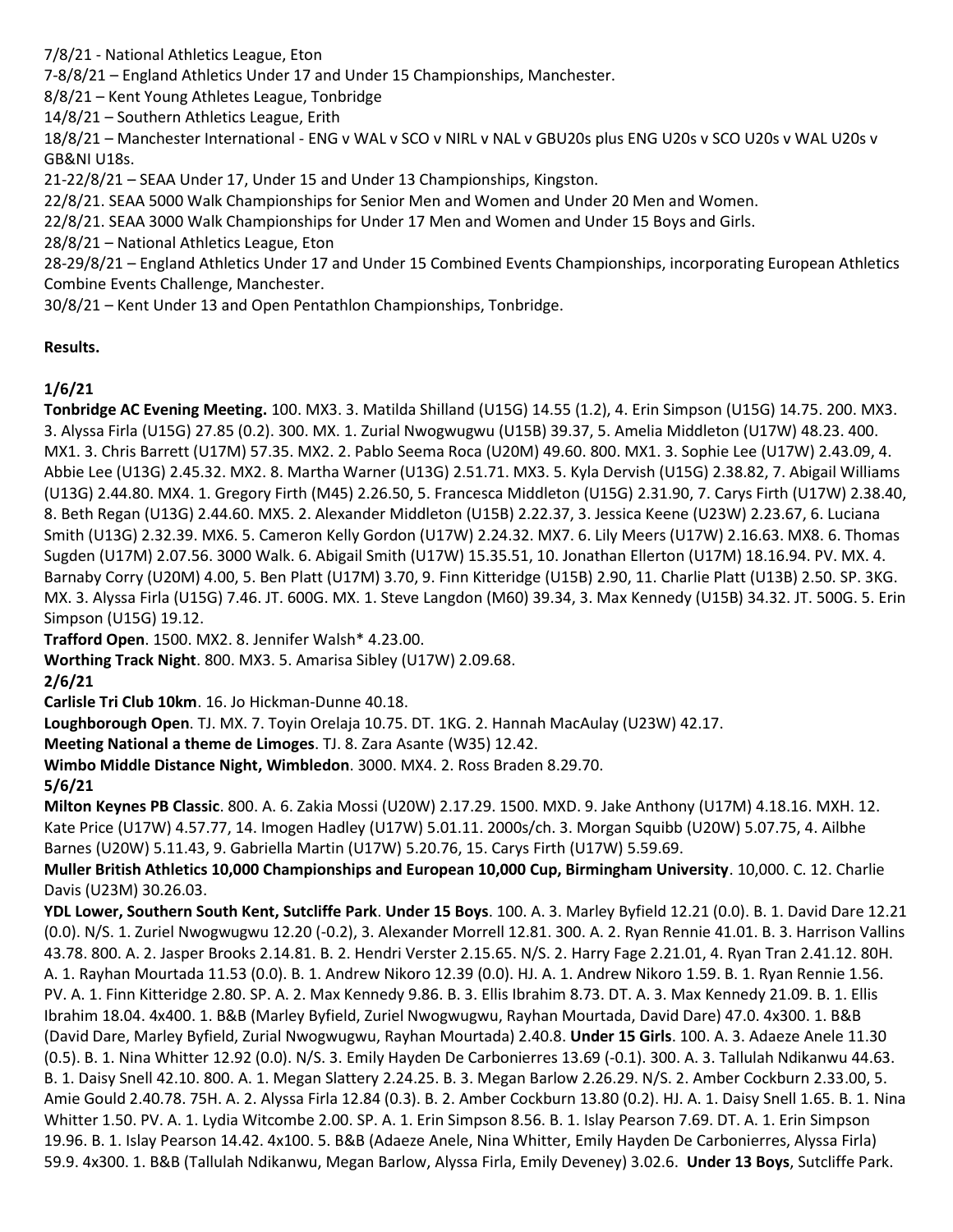75. A. 2. Theo Osobu 10.44 (-0.6) **(CLUB RECORD)**. B. 1. Antonio Suret Montgomery 10.59 (0.0). N/S. 1. Thomas Vallins 10.75 (0.0), 3. Troy Ogedengbe 10.78. 1200. A. 1. Lucas Elmqvist 3.41.79 **(CLUB RECORD)**. B. DQ. Joseph Scanes. LJ. A. 1. Jamie Ellerton 4.14. B. 1. Joshua Dako 4.06. JT. A. 1. Charlie Platt 29.21. B. 1. Noah Fage 21.49. 4x100. 1. B&B (Antonio Seret Montgomery, Troy Ogedengbe, Thomas Vallins, Theo Osobu) 56.3. **Under 13 Girls**. 75. A. 2. Raine Surla 11.01 (0.0). B. 1. Emelia Adese 10.93 (-0.7). N/S. 2. Sophie Tran 11.41 (-0.4), 3. Mariana Caceres 11.95. 1200. A. 1. Luciana Smith 3.54.72. B. 1. Charlotte Bloodwalk 4.01.03. LJ. A. 1. Raine Surla 4.21. B. 1. Emelia Adese 4.01. JT. A. 1. Charlotte Bloodworth 14.65. B. 2. Rowan Pearson 10.90. 4x100. 1. B&B (Emelia Adese, Sophie Tran, Mariana Caceres, Raine Surla) 58.7. **6/6/21**

**National Athletics League, Premier London, South**, **Norman Park. Men**. 100. A. Kyle Reynolds Warmington 10.94 (-0.1). B. 1. Korede Awe 10.73 (0.7). n/s. Zac Nwogwugwu 10.81 (-0.9), Toby Olubi 11.24, Rico Cottell 11.24, Rhys Francis 11.32. 200. A. 4. Kyle Reynolds Warmington 22.60 (-1.0). B. 2. Michael Damoah 22.20 (-1.6). N/S. Josh Watson 22.59 (-1.1), Charles Nortey 23.16. 400. A. 1. Sam Reardon 47.62. B. 1. Pablo Seema Roca 48.74. 800. A. 1. Sam Reardon 1.50.87. B. 1. Callum Parker 1.55.84. 1500. A. 4. Jake Anthony 4.14.56. B. 5. Matthew Smith 4.19.56. N/S. Joshua Dowling 4.37.80. 3000. A. 3. Ross Braden 8.47.95. B. 4. Roger Vilardell 9.10.71. N/S. Martin Richardson 9.18.61. 110. A. 2. Rico Cottell 14.87 (-1.2). B. -. 400H. A. 2. Bailey Stickings 52.13. B. 3. Coleman Corry 56.68. 3000 s/ch. A. 2. Lewis Harknett 9.17.12. B. 2. Mark Cage 10.17.39. N/S. Dan Kennedy 10.51.89. HJ. A. 2. Kelechi Aguocha 2.05. B. 4. Barnaby Corry 1.65. LJ. A. 2. Ben Sutton 7.13. B. 2. Myles Xavier 6.69. TJ. A. 3. Jacob Byfield 12.82. B. 1. Patrick Apantaku 11.90. PV. A. 2. Barnaby Corry 4.00. B. 1. Ben Platt 3.90. SP. A. 3. Luc Durrant 13.61. B. 3. Tim Ayres 7.45. DT. A. 3. Dillon Claydon 40.67. B. 3. Coleman Corry 21.84. JT. A. 3. Coleman Corry 30.69. B. 3. Tim Ayres 25.53. HT. A. 4. Roger Platt 20.08. B. 4. Tim Ayres 17.15. 4X100. B&B DNF. 4X400. 3. B&B (Bailey Stickings, Pablo Seema Roca, Matthew Knight, Sam Reardon) 3.19.74. **Women**. 100. A. 2. Kaliyah Young 12.12 (- 0.9). B. 4. Zsiriah Thomas 12.52 (0.0). N/S. Mallory Cluley 12.40 (0.0), Faith Akinbileje 11.82 (0.5), Tianna Haynes 12.22, Achieng Oneko 12.96, Louisa Vallins 13.49. 200. A. 2. Kaliyah Young 24.55 (-1.1). B. 2. Zsiriah Thomas 25.92 (-1.5). N/S. Zoe Austridge 26.69 (-1.1), Louisa Vallins 28.16 (-1.5). 400. A. 2. Krystal Galley 56.48. B. 3. Leah Everson 62.16. N/S. Stephanie Fisher 59.41. 800. A. 1. Niamh Bridson Hubbard 2.08.77. B. 1. Amarisa Sibley 2.09.50. 1500. A. 3. Jessica Keene 4.46.43. B. 2. Lily Meers 5.07.98. 3000. A. 1. Niamh Bridson Hubbard 9.56.02. B. -. 100H. A. 1. Anastasia Davies 13.38 (-0.1). B. 1. Isabella Hilditch 13.56 (-0.1). 400H. A. 3. Alex Hill 62.94. B. 4. Kelsey Pullin 76.19. 2000s/ch. A. -. B. -. HJ. A. 2. Deborah Martin 1.75. B. 3. Danielle Hopkins 1.50. LJ. A. 3. Mary Adeniji 5.56. B. 3. Danielle Hopkins 5.08. TJ. A. 2. Mary Adeniji 11.91. B. -. PV. A. 3. Holly Platt 2.60. B. 2. Liz Hughes 2.20. SP. A. 2. Nana Gyedu 15.02. B. 3. Danielle Hopkins 9.79. DT. A. 1. Hannah MacAulay 42.22. B. 3. Abbie Stewart 25.94. JT. A. 1. Lauren Farley 50.20. B. 2. Eloise Locke 36.83. HT. A. 2. Gemma Vickery 50.96. B. 2. Abbie Stewart 39.55. 4x100. 1. B&B (Zsiriah Thomas, Anastasia Davies, Shakanya Osahon, Mallory Cluley) 47.48. 4x400. 2. B&B (Krystal Galley, Stephanie Fisher, Alex Hill, Holly Mpassy) 3.51.98.

**World Athletics Continental Tour Gold Level, Hengelo**. 100. 1. Dina Asher Smith 10.92 (0.8).

**Athletics Norfolk Weekend Series, Great Yarmouth**. 400. MX2. 5. Adam Herring 53.4.

**Midland Masters Championships, Nuneaton**. 2000 walk. 4. Roger Michell (1<sup>st</sup> M70) 12.27.07.

**Orpington High Elms 10km**. 3. Graeme Lugar 37.58, 5. Luca Ercolani 38.51, 8. Justin Strover 40.13, 12. Roger Beswick 42.49, 13. Ian Scott 43.31, 19. Ashley Pearson 44.53, 24. Jennie Butler 45.54, 31. Marco Arcuri 46.38, 33. Steve Pairman 46.49, 39. David Beadle 47.54, 42. Robert Whyte 48.27, 51. Paul Kerekgyarto 49.09, 86. Luigi Arcuri 53.08, 126. Chris Pike 58.13. **8/6/21**

**VAC Battersea Park Summer Series 2 (walk**). 9. Peter Hannell 39.12.

**9/6/21**

**BMC Gold Standard Races, Birmingham University**. 800. A. 3. Joe Rogers\* 1.51.62. 3000s/ch. 6. Yasmin Austridge 10.55.42. **BMC Regional Races, Wormwood Scrubs**. 800. C. 6. Pierre Guillame 2.10.81. D. MX. 5. Naomi Toft (U20W) 2.21.69. 1500. A. 12. Dan Kennedy 4.19.63. C. MX. 6. Lily Meers (U17W) 4.49.28, 8. Hannah Clark (U17W) 4.50.78.

**Lee Valley Sprints**. 100. MX1. 1. Toby Olubi 11.30 (0.8).

**9-12/6/21**

**NCAA Div One Championships, Eugene, OR, USA**. 400. Ht2. 5. Amber Anning\* 52.36. 800. Ht1. DQ. Katy Ann McDonald. SP. 10. Divine Oladipo 16.76. DT. 2. Divine Oladipo 57.26.

**10/6/21**

**Wanda Diamond League, Florence, Italy**. 200. 1. Dina Asher Smith 22.06 (0.2).

**12/6/21**

**Berkshire Schools Championships, Reading**. 3000. 1. James Barnes 9.37.2.

**BMC Grand Prix, Watford**. 800. B. 5. Angus Harrington 1.48.90. D. 2. Joe Rogers 1.50.39.

**Essex Schools Championships, Chelmsford.** Intermediate Girls. 80H. 1. Jodie Self\* 11.56 (-0.2).

**Hampshire Schools Championships, Portsmouth**. Intermediate Girls. TJ. 1. Amelia Gray\* 11.97.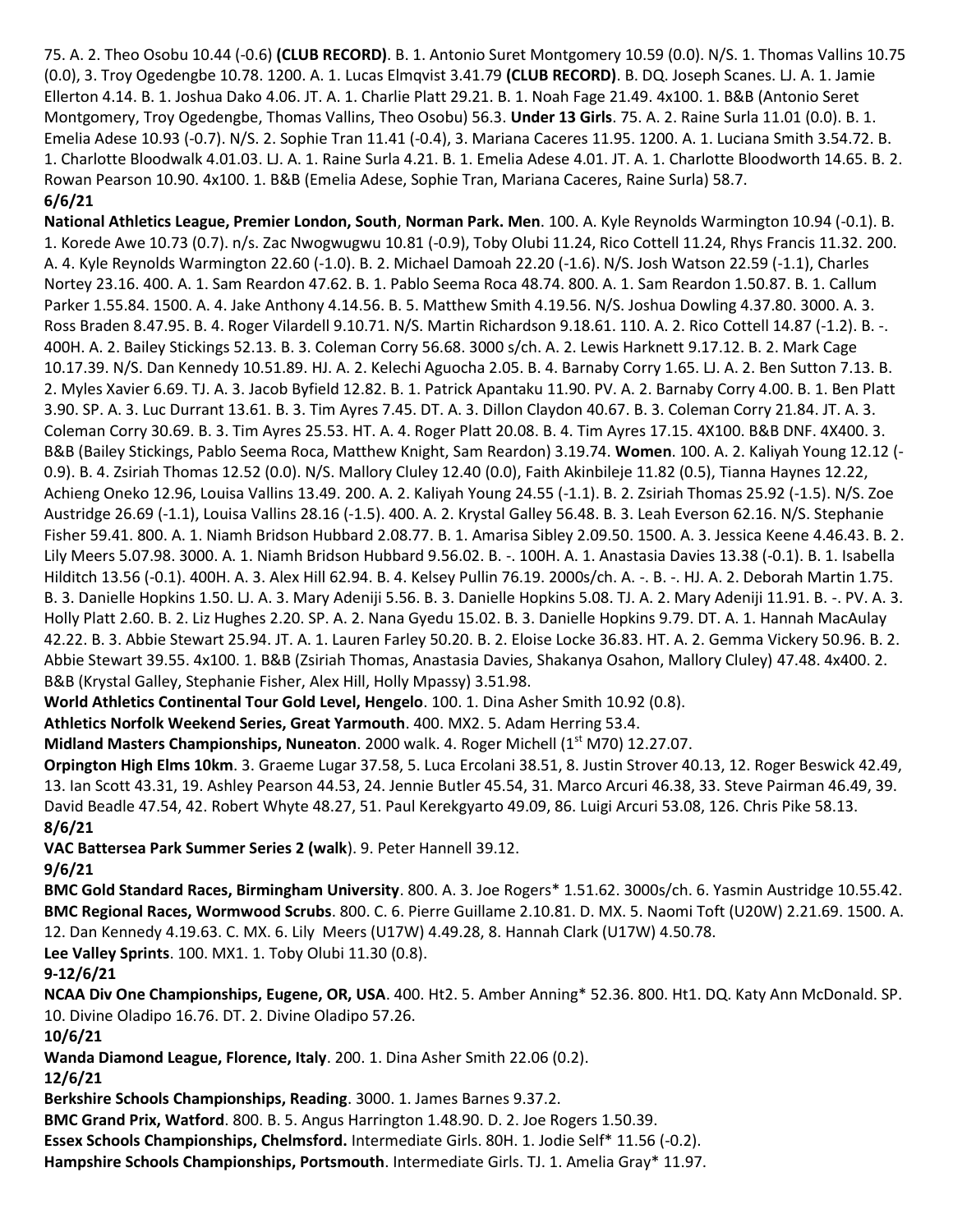**Hertfordshire Schools Championships, Hemel Hempstead**. Senior Boys. 200. 1. Michael Uzozie 23.1. **Humber League Open Series Meeting 2, Hull**. 800. MX2. 2. Mark Cage 2.10.0. 1500. MX. 1. Mark Cage 4.26.4. **Kent Schools Championships, Ashford**. **Senior Boys**. 200. 2. Charles Nortey 22.62 (1.6). 800. 4. Louis Woods 2.06.12. TJ. 4. Jacob Byfield 13.24. DT. 1. Dillon Claydon 45.03. **Senior Girls**. 100. 1. Tianna Haynes 12.27 (0.7), 2. Zsiriah Thomas 12.45, 3. Achieng Oneko 12.84. 400. 1. Holly Mpassy 55.79. 800. 3. Olivia Berry 2.34.21. 1500. 3. Isabelle Stoneham 5.10.73. 3000. 1. Zoe White 10.57.78. 1500s/c. 1. Morgan Squibb 5.02.36, 5. Ailbhe Barnes 5.29.41. LJ. Claudia Baker NM. DT. 1. Titobioluwa Akinrele 30.68. **Intermediate Boys**. 100. 6. Ralph Baker 11.76 (1.1). 200. 2. Adam Islam Medeaux 23.01 (0.2). 800. 1. Matthew Smith 2.05.33, 2. Thomas Sugden 2.06.74. 1500. 2. Jake Anthony 4.11.78, 6. Lewis Brook 4.37.65. 3000. 6. Alessio Tutt 10.13.18. 1500s/ch. 1. George Shaw 4.53.57, 2. Ted Marston 5.01.22. 5000 walk. 2. Jonathan Ellerton 31.33.94. HJ. 4. Edward Regan 1.65. LJ. 1. Dylan Carroll 5.64, 2. Connor Sutton 5.44. PV. 1. Ben Platt 4.10, 2. Oscar Witcombe 3.50. DT. 2. Brydon Duncan 41.15. JT. 4. Josh Buddle Smith 32.30. **Intermediate Girls**. 200. 1. Faith Akinbilije 24.11 (1.4). 300. 3. Cameron Kelly Gordon 42.31, 5. Faith Mpassy 43.95. 800. 1. Amarisa Sibley 2.11.15, 4. Liberty Whyte 2.29.98, 8. Emily de Backer 2.37.12, 11. Amelie Willers 2.49.86. 1500. 2. Lily Meers 4.52.38, 3. Hannah Clark 4.54.41. 3000. 4. Olivia Magee Brown 11.20.19. 1500s/ch. 1.Gabriella Martin 5.26.59, 4. Carys Firth 5.55.09. 3000 walk. 1. Abigail Smith 16.09.88. LJ. 1. Emily Algeo 5.27. SP. 1. Cleo Agyepong 14.36. HT. 2. Gypsy Nash 45.92. **Junior Boys**. 100. 3. Marley Byfield 12.31 (-1.3). 200. 2. Laurence Goslin 25.18 (-1.1). 800. 5. Hendri Verster 2.18.20, 6. Harry Fage 2.22.91. 1500. 5. Mark Constable 4.37.38, 8. Joshua Healey 4.49.34. 80H. 1. Rayhan Mourtada 11.44 (0.8), 3. Andrew Nikoro 12.52. LJ. 1. Zuriel Nwogwugwu 5.63. PV. 2. Finn Kitteridge 2.90. JT. 2. Ellis Ibrahim 43.66, 3. Max Kennedy 43.24. **Junior Girls**. 200. 1. Nina Whitter 27.14 (-1.0). 300. 3. Alyssa Firla 44.01, 6. Matilda Shilland 47.57, 9. Yasmin Islam-Medeaux 51.26. 800. 1. Tallulah Ndikanwu 2.23.96, 2. Megan Barlow 2.24.00, 11. Kyla Dervish 2.38.75. 1500. 2. Lydia Witcombe 5.01.36, 5. Molly May Mooney Clarke 5.03.03, 14. Isla Spink 5.21.94. LJ. 1. Daisy Snell 5.34. SP. 1. Islay Pearson 8.20. JT. 2. Erin Simpson 21.18.

**London Inter Club Challenge, Lee Valley**. 100. B. 5. 1. Verrel Charles (U17M) 11.33 (1.4). 400. 4. Nathan Firla (U17M) 52.93. LJ. 9. Akeiyla Robinson Pascal (U20W) 4.38.

**London Schools Championships, Battersea Park**. **Intermediate Boys**. 100. 1. Issah Abdilkarim 11.47 (0.9). **Intermediate Girls.** 1500. 1. Fleur Todd Warmuth 4.40.75, 2. Lara Mannes 4.59.47. **Junior Girls**. 100. 3. Charlotte Weiss 13.81 (2.6). 800. 3. India Blakey 2.23.75. 1500. 2. Megan Slattery 4.53.04.

**Surrey Schools Trials, Kingston**. Intermediate Boys. 3000. 3. Miles Brown 9.54.60. Intermediate Girls. 100. R1. 1. Tyra Khambai-Annan 12.37 (-3.5). Junior Girls. 1500. 3. Francesca Middleton 5.11.99.

# **12-13/6/21**

**Midland Championships, Nuneaton**. Senior Women. Ht2. 1. Cheriece Hylton 23.51 (3.0). 400. Ht1. 2. Cheriece Hylton 55.43. **Northern Championships, Leigh**. 100. 6. Michael Damoah 11.08 (0.1). Ht2. 4. Michael Damoah 11.12 (-1.5) **South Of England Championships, Bedford**. **Senior Men**. 100. SF1. 7. Toby Olubi 11.12 (3.0). SF3. 6. Abdul Rahaman Jolaoso 10.89 (1.2). Ht1. 5. Abdul Rahaman Jolaoso 10.88 (1.2). Ht2. 4. Toby Olubi 11.08 (2.2). 400H. 1. Bailey Stickings 51.96. Ht2. 1. Bailey Stickings 54.06. 3000S/CH. 1. Lewis Harknett 9.21.78. LJ. 4. Myles Xavier 6.61. TJ. 2. Jonathan Ilori 15.94. **Senior Women**. 400H. 3. Alex Hill 61.38. LJ. 1. Jahisha Thomas 6.27. PV. 6=. Holly Platt 2.70. DT. 5. Hannah MacAulay 43.83. **Under 20 Men**. 400. 3. Pablo Seema Roca 49.27, 7. Drew Burridge 52.11. Ht1. 4. Drew Burridge 52.17. Ht2. 2. Pablo Seema Roca 50.59. PV. 3. Barnaby Corry 4.30. SP. 4. Dillon Claydon 14.38. DT. 1. Dillon Claydon 46.54. **Under 20 Women**. 100. 8. Kaliyah Young 12.45 (-0.7). Ht2. 5. Kaliyah Young 12.33 (1.4). 200. 4. Kaliyah Young 24.16 (2.5). Ht1. 5. Chanelle Cole 25.81 2.2). Ht2. 1. Kaliyah Young 24.26 (3.2). 800. 8. Naomi Toft 2.20.95. 100H. 1. Mallory Cluley 13.88 (-0.5). Ht1. 1. Mallory Cluley 13.98

## (1.7). SP. 1. Nana Gyedu 14.42.

# **13/6/21**

**Newham & Essex Beagles Sprints and Hurdles Meeting, Stratford**. Men. R1. R8. 3. Brandon Murray 10.89 (0.5). R9. 3. Rhys Francis 11.10 (0.1). R2. R4. 1. Brandon Murray 10.92 (-1.6). R5. 4. Rhys Francis 11.09 (0.1). 200. R4. 4. Ross Edmonds 23.96 (- 2.1). 400. R5. 3. Henry Fisher 49.64. R8. 2. Prince Reid (U23M) 52.36, 4. James Naylor (U23M) 53.77. R9. 3. Pierre Guillaume 56.07. Women. 400. R2. 2. Stephanie Fisher 59.20. 400H. 2. Alex Hill 62.01.

**Saxon Shore Half Marathon, Whitstable**. 23. Steve Evenden (M40) 91.10, 242. Gerry Alger (M65) 2.08.12.

# **15/6/21**

**Woodford Green with Essex Ladies Graded Meeting, Woodford**. 100. MX7. 7. Ross Edmonds 11.84 (2.2). 200. MX7. 4. Ross Edmonds 24.25 (0.0). 3000 walk. 6. Abigail Smith (U17W) 16.02.2.

## **16/6/21**

**5000 Fest, Lee Valley**. MX. 3. Joshua Dowling 18.05.1, 5. Alfie Fletcher (U20M) 18.34.6.

**BMC Regional Races, Lee Valley**. 800. D. 2. Morgan Squibb (U20W) 2.14.86, 7. Hannah Clark (U17W) 2.22.05.

**Chelmsford Sports & Athletic Centre, Chelmsford**. 75H. U13B. 1. Jamie Ellerton 13.28 (1.5). LJ. MXB. 3. Jodie Self\* 5.05.

**Run Through Chase The Sun Clapham Common 5km**. 5. Calvin Fuss 18.29.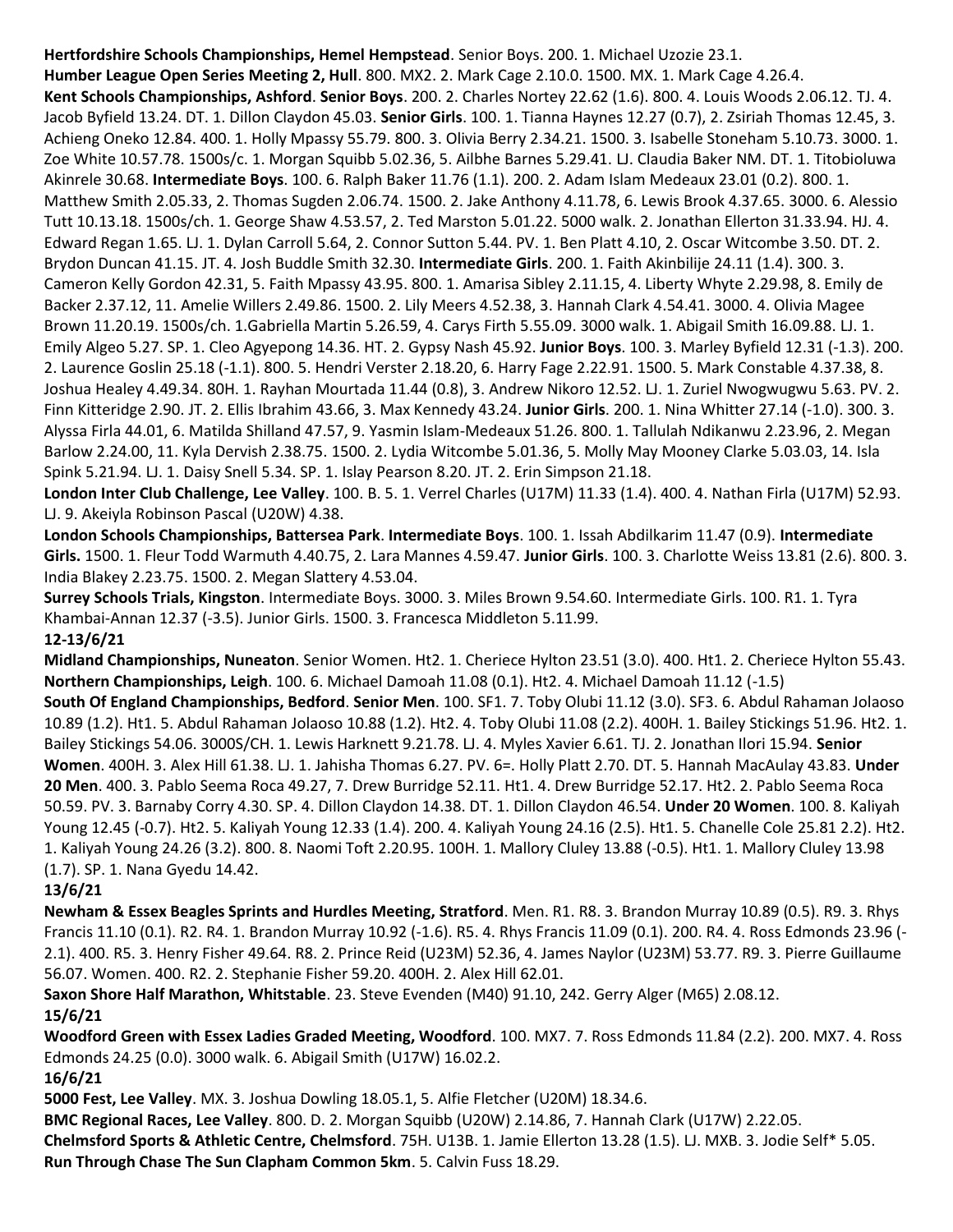## **18/6/21**

**Cambridge June Open**. 100. 1. Chizute Ogbedeh 11.4. 200. 1. Chizute Ogbedeh 23.0.

**Even Splits York 5km Series**. 7. Mark Cage 16.15.

## **19/6/21**

**Meeting National qa theme de Brive, Brive La Gaillarde, France**. TJ. 2. Zara Asante 12.41.

## **19-20/6/21**

**England Under 23 and Under 20 Championships, Bedford**. **Under 23 Men**. 100. Ht2. 4. Korede Awe\* 10.92 (-1.5). 800. 3. Alex Botterill\* 1.51.98. 110H. 7. Rico Cottell 15.59 (-0.2). 400H. 7. Coleman Corry 58.59. Ht1. 4. Coleman Corry 58.71. 3000 s/ch. 4. Lewis Harknett\* 9.21.71. HJ. 3. Kelechi Aguocha 2.10. LJ. 3. Ben Sutton 7.04. **Under 23 Women**. 100H. 2. Annie Davies 13.69 (-1.1), 3. Isabella Hilditch 13.79. TJ. 4. Mary Adeniji 11.71. DT. 2. Hannah MacAulay 42.48. JT. 1. Bekah Walton 50.20, 3. Lauren Farley 47.36. **Under 20 Men**. 100. Ht2. 6. Kyle Reynolds Warmington 11.21 (-1.3). 400. 5. Sam Reardon 47.48. Ht1. 8. Pablo Seema Roca 49.82. Ht2. 3. Sam Reardon 47.92. 800. 7. Henry Fisher 1.54.65. Ht1. 2. Henry Fisher 1.53.17. PV. 6. Barnaby Corry 4.15. SP. 5. Dillon Claydon 15.32. DT. 6. Dillon Claydon 42.78. **Under 20 Women**. 100. Ht1. Kaliyah Young DQ. Ht3. 5. Tyra Khambai-Annan 12.54 (-0.7). 200. 5. Kaliyah Young 24.79 (0.1). Ht1. 3. Kaliyah Young 24.88 (- 0.7). 400. 3. Holly Mpassy 55.67. Ht1. 1. Holly Mpassy 55.66. 800. 3. Amarisa Sibley 2.11.04. Ht3. 2. Amarisa Sibley 2.11.23. 3000. 2. Fleur Todd Warmoth 9.42.73. 1000H. 3. Mallory Cluley 13.85 (-0.3). HT1. Shaknya Osahon DQ. Ht2. 2. Mallory Cluley 14.04 (-1.0). TJ. 3. Amelia Gray\* 11.97. SP. 1. Nana Gyedu 14.78. DT. 3. Zara Obamakinwa 45.26. **20/6/21**

**Southern Athletics League, Sutcliffe Park. Men**. 100. A. 1. Michael Damoah 10.93 (0.6). B. 1. Rhys Francis 11.32 (1.4). N/S. R1. 1. Adam Islam Medeaux 11.35 (1.6), 2. Albert Asante 11.59, 4. Cameron Nwaozoh 12.20. R2. 1. Ralph Baker 12.01 (1.3). . 200. A. 1. Michael Damoah 22.17 (2.4). B. 1. Matthew Knight 23.39 (0.4). N/S. R1. 1. Nathan Firla 24.22. R2. 1. Adam Islam Medeaux 22.92 (2.1). R3. 1. Drew Burridge 22.86 (1.4). 400. A. 1. Drew Burridge 51.12. B. 1. Adam Herring 53.36. N/S. 2. Nathan Firla 53.57, 3. Bailey Marks Belaon 54.07, 4. Chris Barrett 56.64. 800. A. 3. Prince Reid 2.02.61. B. 1. Dan Kennedy 2.04.86. N/S. 1. Jake Leng 2.04.54, 2. Thomas Sugden 2.06.66, 3. Alessio Tutt 2.12.68. 1500. A. 2. Prince Reid 4.29.76. B. 2. Joshua Dowling 4.39.50. 5000. A. 2. Roger Vilardell 15.41.71. B. 2. Graeme Lugar 16.51.68. N/S. 1. Ian Firla 17.40.98. 400H. A. Harley Sitwell 63.18. B. -. 2000 S/CH. A. -. B. -. HJ. A. 1. Edward Regan 1.70. B. -. LJ. A. 2. Connor Sutton 5.54. B. -. TJ. A. 2. Ralph Baker 11.49. B. 3. Ian Firla 8.56. PV. A. 1. Ben Platt 3.80. B. 1. Oscar Witcombe 3.60. N/S. Barnaby Corry 4.10, 3. Roger Platt 2.70. SP. A. 3. Roger Platt 8.08. B. 3. Nick Swatton 5.13. DT. A. 1. Brydon Duncan 35.86. B.2. Roger Platt 16.88. JT. A. 4. Ben Platt 42.50. B. 4. Paul Sutherland 16.69. HT. A. 1. Roger Platt 21.10. B. 3. Nick Swatton 6.77. 4X100. 1. B&B 43.89, 5.B&B NS 49.35. 4X400. 1. B&B NS 3.34.26, 2. B&B 3.36.13. **Women**. 100. A. 1. Faith Akinbileje 11.98 (0.5). B. 1. Tianna Haynes 12.34 (1.1). N/S. 1. Parris Johnson 12.44 (1.2), 2. Molly Savage 12.93, 3. Emily Kerr 13.10, 4. Sophie Kerr 13.21, 5. Emily Algeo 13.45, 6. Louisa Vallins 13.80, 8. Charlotte Hosp 14.79. 200. A. 1. Zsiriah Thomas 25.78 (0.6). B. 1. Achieng Oneko 26.73 (0.1). N/S. 1. Steph Fisher 25.80 (1.0), 2. Chanelle Cole 26.09, 3. Olivia Gewitzke 27.86, 4. Louisa Vallins 28.20, 5. Parris Johnson 30.07. 400. A. 1. Steph Fisher 58.96. B. 2. Leah Everson 62.59. N/S. 1. Gabriella Martin 59.92, 2. Cameron Kelly Gordon 60.89, 3. Daniella Harper 62.56, 4. Cara Gould 66.14. 800. A. 4. Lily Meers 2.24.66. B. 2. Emily De Backer 2.35.78. N/S. 1. Grace Bennett 2.36.25, 2. Amelie Willars 2.44.19, 3. Lucy Lewis 2.17.14, 4. Sophie Lee 2.47.30. 1500. A. 2. Jessica Keene 4.46.34. B. 1. Morgan Squibb 4.50.23. N/S. 1. Hannah Clark 4.54.78, 2. Olivia Magee Brown 5.02.67, 3. Zoe White 5.14.37?. 3000. A. 1. Carole Coulon 10.31.00. B. 1. Ashley Pearson 11.17.86. 100H. A. 1. Zoe Austridge 15.25 (0.9). B. -. 400H. A. -. B. - . 2000 S/CH. 1. Ailbhe Barnes 7.39.20. B. -. HJ. A. 2. Elena Duncombe 1.40. B. 2. Akeiyla Robinson Pascal 1.35. LJ. A. 2. Emily Algeo 5.07. B. 1. Claudia Baker 5.06. N/S. Akeilya Robinson Pascal 4.31. TJ. A. 2. Molly Savage 10.73. B. 3. Charlotte Hosp 8.59. PV. A. 1. Holly Platt 2.70. B. -. SP. A. 1. Hannah MacAulay 10.91. B. 1. Abbie Stewart 9.12. DT. A. 1. Hannah MacAulay 43.98. B. 1. Gypsy Nash 28.81. JT. A. 3. Holly Platt 16.38. HT. A. 1. Gypsy Nash 40.16. B. 1. Abbie Stewart 39.96. 4X100. 1. B&B 48.44. 4X400. 1. B&B 4.12.18.

**Sunderland 10km**. 2. Graham Rush\* 30.52.

## **23/6/21**

**BMC Gold Standard Races Loughborough**. 1500. B. 3. Charlie Davis 3.55.8.

**BMC Regional Races, Sutcliffe Park**. 800. D. Louis Woods (U20M) 2.06.48, 7. Pierre Guillaume 2.10.50. G. 3. Cameron Kelly Gordon (U17W) 2.22.20, 9. Amelie Willars (U17W) 2.43.02. 1500. B. 7. Dan Kennedy 4.10.82. D. 9. Lily Meers (U17W) 4.56.56.

**Cambridge Harriers Open Series, Sutcliffe Park**. 100. MX1. 3. L. J. Wright (U20M) 11.57. MX2. 1. Makai Sabido Rodney (U15B) 12.92. MX4. 2. Lily Anderson (U15G) 13.95, 4. Charlotte Bloodworth (U13G) 15.06. 400. MX1. 3. Prince Reid (U23M) 52.50. MX3. 3. Paul Sutherland (M55) 65.01. MX4. 3. Olivia Wauters (U17W) 67.05, 4. Amelia Middleton (U17W) 68.59. 800. MX1. 4. Harry Fage (U15B) 2.19.72. MX2. 4. Tallulah Ndikanwu (U15G) 2.23.18, 7. Francesca Middleton (U15G) 2.35.75. MX4. 7. Eva Chambers (U15G) 2.51.84, 8. Abbie Lee (U13G) 2.55.07, 11. Isaac Evans (U13B) 3.03.26. 1500. MX2. 5. Charlotte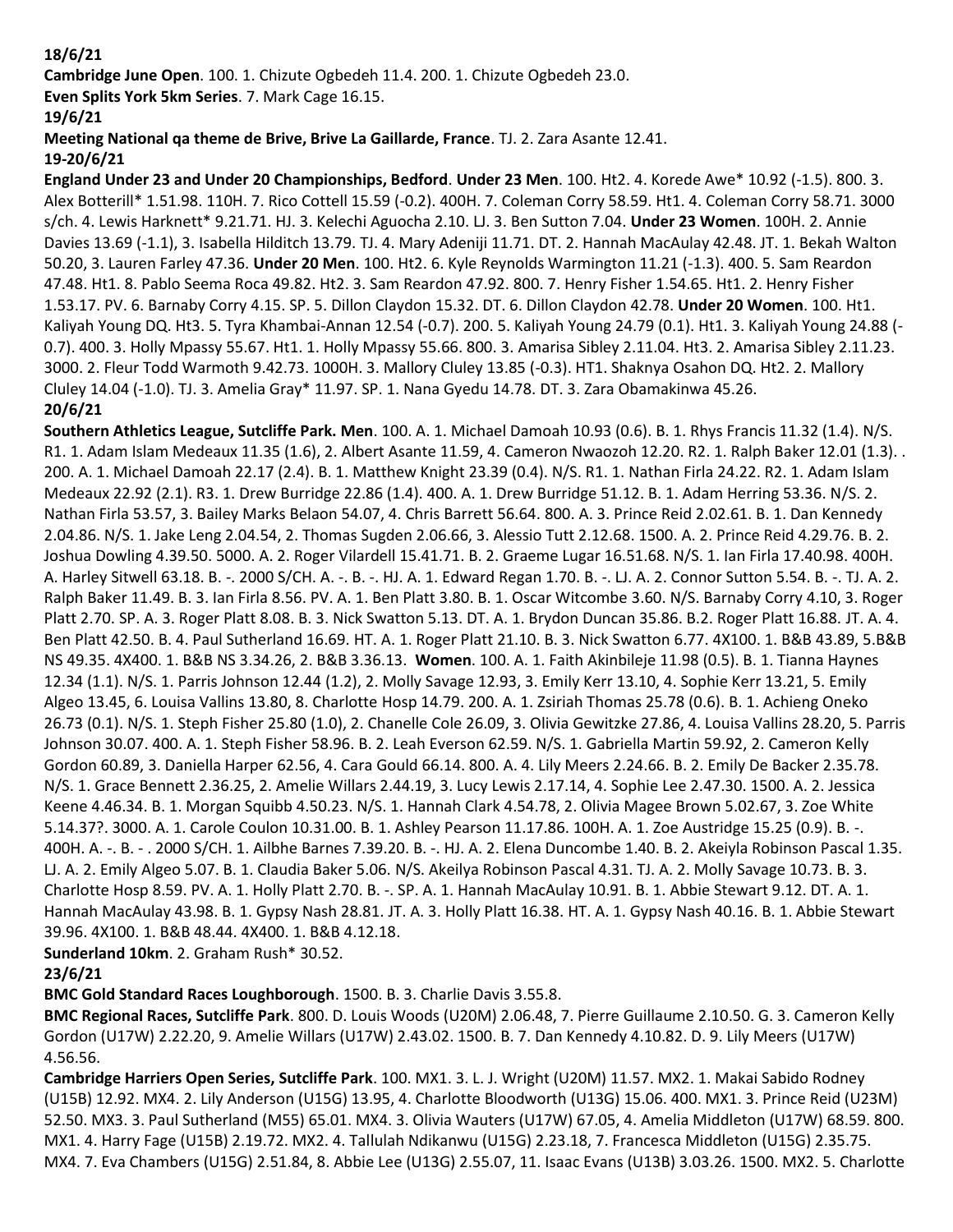Bloodworth (U13G) 4.56.06, 12. Isla Spink (U15G) 5.31.64. 5000. MX. 5. Roger Vilardell (M40) 16.02.54, 6. Martin Richardson (M35) 16.21.11, 10. Graeme Lugar 16.40.91, 15. Joshua Dowling 17.20.59. SP. 6K. 1. Dillon Claydon (U20M) 14.88. SP. 4K. 2. Max Kennedy (U15B) 9.41. SP. 3K. 2. Noah Fage (U13B) 6.65. SP. 3K. 1. Cleo Agyepong (U17W) 14.11, 4. Erin Simpson (U15G) 7.85.

**Lee Valley Sprints Double 100 Open Series**. 100. MX1. R1. 2. Jeriel Quainoo 10.50 (1.5), 6. Korede Awe\* 10.58. R4. 2. Chizute Ogbedeh (U23M) 11.11 (0.8). R5. 2. Michael Uzozie (U20M) 11.14 (2.2). R6. 4. Modupe Shokunbi 12.04 (2.0), 5. Kaliyah Young (20W) 12.07. MX2. R1. 1. Juriel Quainoo 10.50 (1.5), 5. Korede Ore\* (U23M) 10.61. R3. 3. Chizute Ogbedeh (U23M) 11.16 (0.3), 7. Michael Uzozie (U20M) 11.38. R6. 3. Kaliyah Young (U20W) 12.08 (0.3), 4. Modupe Shokunbi 12.17. **Loughborough Open. Men**. 100. R1. 100. 1. Jak Mensah 11.12 (0.2). **Women**. TJ. 4. Toyin Orelaja 10.71. DT. 3. Hannah MacAulay 43.55.

**Kent 3000 and 10,000 with Dartford Open Meeting**. 3000. 2. Morgan Squibb (U20W) 10.27.71, 4. Hannah Clark (U17W) 10.33.03, 8. Zoe White (U20W) 11.06.85. 10,000. Ian Firla DNF. PV. 6. Charlie Platt (U13B) 2.80, 7. Finn Kitteridge (U15B) 2.80. SP. 3K. 7. Rory Witcombe (U13B) 5.84. HT. 4K. 3. Abbie Stewart (U20W) 39.39. HT. 3K. 3. Rory Witcombe (U13B) 11.99. **Bromley Midsummer Evening 10km**. 4. Micah Evans 36.58, 13. Gregory Firth 39.38, 21. Tim Ayres 40.53, 29. Ian Scott 41.35, 33. Jess Keane 42.10, 36. Steve Evenden 43.11, 59. Matthew Maddocks 44.50, 72. Robert Whyte 46.13, 103. Barry Wetherilt 49.28, 108. Luigi Arcuri 49.53, 130. Jason Meers 51.19, 196. Chris Pike 54.56.

#### **25-27/6/21**

**British Championships and Trials, Manchester. Men**. 200. 1. Adam Gemili 20.63 (-1.7). Ht2. 1. Adam Gemili 20.91 (0.6). 400. Ht1. 2. Ethan Brown 48.38. 400H. Ht2. 2. Bailey Stickings 52.79. HJ. 11. Kelechi Aguocha 2.03. TJ. 4. Jonathan Ilori 16.01. JT. 4. James Whiteaker 70.46. HT. 6. Joe Ellis 67.47, 9. Tom Parker 63.54. **Women**. 100. 1. Dina Asher Smith 10.97 (1.2). SF3. 1. Dina Asher Smith 10.91 (0.7). Ht1. 1. Dina Asher Smith 11.28 (-2.2). 400. 8. Amber Anning 53.02. Ht1. 2. Amber Anning 53.05, 8. Krystal Galley 56.74. 1500. 12. Niamh Bridson Hubbard 4.32.80. Ht2. 5. Niamh Bridson Hubbard 4.21.38. 100H. Ht1. 3. Annie Davies 13.66 (-0.6). Ht2. 4. Isabella Hilditch 13.68 (1.1), 5. Mallory Cluley 13.70. 400H. Ht2. 5. Alex Hill 62.01. 5000 Walk. 8. Abigail Smith 28.25.07. HJ. 5. Deborah Martin\* 1.72. LJ. 5. Jahisha Thomas 6.38, 8. Funminiyi Olajide\* 6.05. TJ. 6. Zara Asante 11.91. SP. 4. Divine Oladipo 16.18, 7. Nana Gyedu 14.48. DT. 3. Divine Oladipo 53.21. JT. 1. Bekah Walton 54.03, 4. Lauren Farley 48.87, 10. Hollie Arnold 37.61.

## **26/6/21**

**Be Fit Today Track Academy Open Series, Dagenham**. 100. Senior Men. R.1.R3. 3. Korede Awe\* 10.81 (1.3). R2. R3. 3. Issah Abdulharim (U17M) 11.47 (0.3). R5. 4. Verrel Charles (U17M) 11.25 (1.0). Under 17 Men. R1. R1. 2. Issah Abdulharim 11.52 (1.3). R2. 2. Verrel Charles 11.20 (0.9). 300. MX1. 2. Matilda Shilland (U15G) 47.61, 3. Charlotte Hosp (U17W) 48.13. 1500. MX1. 2. Kyla Dervish (U15G) 5.21.21.

**National Open School Year Championships, Market Harborough. Year 7 Girls**. 5. Niamah Mossi 8.54. **Y6G**. 14. Hissah Al Faisal 8.27, 35. Maya Al Faisal 9.42.

## **26-27/6/21**

**ESSA South East Schools Combined Events Championships, Lee Valley. Intermediate Boys**. Nathan Firla DNF. (LJ. 5.07). **Junior Boys**. 5. Andrew Nikoro 2400 (800 – 2.34.7, 80H – 12.1, HJ – 1.59, LJ – 5.21, SP – 11.17). **Junior Girls**. 2. Daisy Snell 3251 (800 – 2.35.7, 75H – 11.7, HJ – 1.59, LJ – 5.38, SP – 9.99), 11. Alyssa Firla 2425 (800 – 2.35.7, 75H – 12.3, HJ – 1.29, LJ –  $4.17, SP - 8.24$ ).

## **27/6/21**

**Youth Development League Upper, Southern Kent, Sutcliffe Park**. **Under 20 Men**. 200. A. 3. Charles Nortey 22.92 (-0.6). B. 1. Michael Uzozie 23.05 (-0.5). N/S. 2. Albert Asante 24.30 (-0.4), 3. Camron Nwaozoh 24.57. 400. A. 2. Drew Burridge 51.09. 1500. A. 2. Justin Strover 4.12.90. 3000. A. 3. Jake Leng 9.54.46. 4x100. 1. B&B 45.24. 4X400. 2. B&B 3.43.05. HJ. A. 2. Barnaby Corry 1.65. TJ. A. 1. Jacob Byfield 13.07. SP. A. 1. Dillon Claydon 15.03. JT. A. 2. Dillon Claydon 46.64. **Under 17 Men**. 200. A. 3. Adam Islam Medeaux 22.80 (-0.2). B. 3. Ralph Baker 24.05 (0.4) 400. A. 2. Matthew Smith 52.69. B. 1. Christopher Barrett 56.98. 1500. A. 1. Thomas Sugden 4.22.35. B. 1. Lewis Brook 4.35.75. 1500s/ch. A. 1. Ted Marston 5.10.62. 4X100. 3. B&B 46.39. 4X400. 1. B&B 3.45.05. HJ. A. 2. Edward Regan 1.60. TJ. A. 2. Ralph Baker 11.56. SP. A. 1. Max Devon Lowe 13.95. B. 1. Brydon Duncan 12.80. JT. A. 2. Ben Platt 44.75. B. 1. Josh Buddle Smith 29.02. **Under 20 Women**. 100. A. 2. Kaliyah Young 12.16. B. 1. Tianna Haynes 12.36. N/S. 1. Holly Mpassy 12.48 (0.0), 2. Molly Savage 13.03, 3. Olivia Gewitzke 13.60. 800. A. 1. Lily Meers 2.25.28. B. 1. Zoe White 2.27.69. N/S. 1. Hannah Clark 2.21.85. 100H. A. 1. Shakanya Osahon 14.94. B. 1. Zoe Austridge 15.13. 1500s/ch. A. 1. Ailbhe Barnes 5.17.16. B. 1. Isabelle Stoneham 5.29.47. 4X100. 1. B&B 47.82. 4X400. 1. B&B 4.05.10. LJ. A. 2. Claudia Baker 5.21. B. 1. Kaliyah Young 5.20. N/S. Faith Mpassy 4.79. DT. A. 1. Titobioluwa Akinrele 33.10. HT. A. 2. Titobioluwa Akinrele 16.26. **Under 17 Women**. 100. A. 1. Tyra Khambai-Annan 12.07 (1.1). B. 1. Emily Kerr 12.88 (1.0). 800. A. 1. Kate Price 2.20.19. B. 1. Imogen Hadley 2.24.65. 80H. A. 2. Emily Algeo 12.65 (- 0.7). 300H. A. 1. Emily Algeo 47.27. B. 1. Faith Mpassy 48.36. 1500s/ch. A. Gabriella Martin 5.17.13. B. 1. Carys Firth 5.59.67.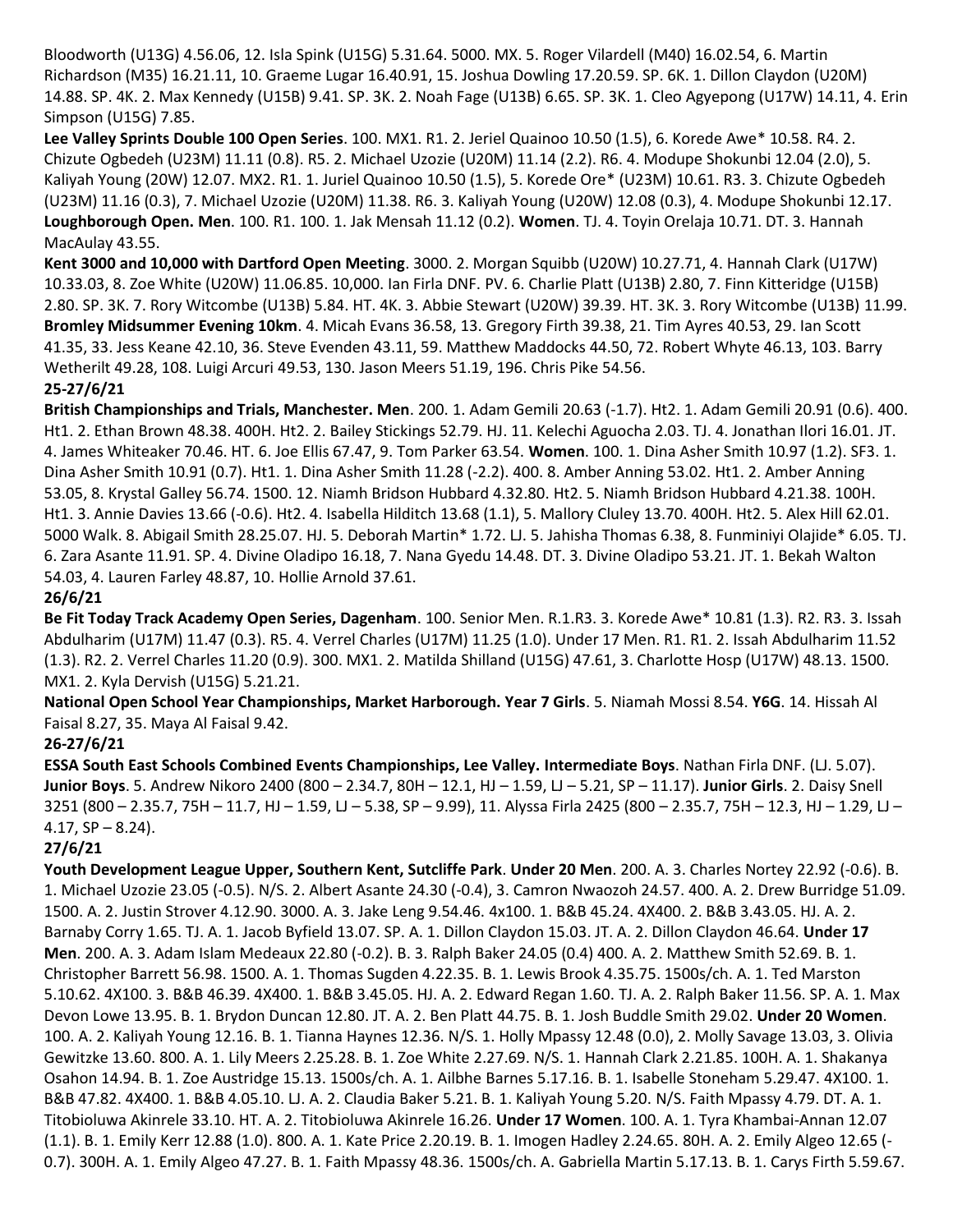4X100. 1. B&B 50.24. 4X300. 1. B&B 2.59.04. LJ. A. 1. Emily Algeo 5.12. DT. A. 1. Cleo Agyepong 32.17. B. 1. Gypsey Nash 24.32. HT. A. 1. Gypsey Nash 49.36.

**BMAF Pentathlon, Throws Pentathlon plus 5000 and 5000 Walk**. 5000. MX2. 9. Peter Hamilton (M70) 23.33.4. North Downs Run 30km, Gravesend. 19. Gareth Evans 2.13.38, 79. Steve Evenden 2.35.42, 148. Glen Read 2.49.02. 29/6/21

**BMC Gold Standard Races, Stretford**. 800. A. 1. Alex Botterill\* 1.47.70. 1500. B. 4. Charlie Davis 3.53.13. **30/6/21**

**Devon 10,000 and Mile Races. Mile**. MXB. 5. Bob Minting (M70) 6.14.65 (**CLUB M70 RECORD**).

**Newham Evening** 100. 100. R1. R5. 1. Abdul Rahaman Jolaoso 10.85 (1.4), 2. Brandon Murray 10.89. R2. R2. 5. Abdul Rahaman Jolaoso 10.85 (0.8), 6. Brandon Murray 10.87.

**Rosenheim League, Battersea Park. Men**. 800. R3. 1. Prince Reid 2.03.3. 400H. 1. Richard Holt 64.9. **Women**. 100. R1. 2. Helen Godsell 14.9. 200. R1. 4. Helen Godsell 31.1.

**South West PB Series 5km, Bath**. 6. Ross Braden 14.57.

#### **100 years ago in June 1921**

"The annual championship meeting of our old friends the South London Harriers took place on Saturday June 4…. Apart from the two club championships, the card consisted of three invitation races and five open events… The real thrill of the day was provided by H M Abrahams Cambridge U A C, who just pipped our Summer captain R A Lindsay on the post in the 440 yards level invitation race…Among the judges was also to be seen an old member of the 80s in the person of N Lane Jackson who will be interesting to our "Soccer" men, as he was, perhaps, best known some decades ago as the founder of the Corinthian Club, and universally known as "Pa" Jackson in the Association world."

"As regards the prospects of new and more suitable headquarters for next winter, we are now in a position to say that the sub-committee appointed to deal with the question have a place in view which certainly seems attractive, especially as it is situated in West Wickham with which district most of our members are very familiar….any such change only applies to Saturdays, as it not proposed to alter the venue of the Wednesday evening runs, which will take place at Blackheath."

#### **75 years ago in June 1946**.

At the Kent Championships at Maidstone, Sydney Wooderson wins the three mile race in 14.59.2. Dick Choat wins the mile in 4.40.8. Both are back in action five days later at a match against Beckenham County School. Wooderson races two days later in the two miles team race at the Dartford Hospital Sports. He then runs the mile for the AAAs against the Combined Services; in the One Mile Handicap at the Club Evening Meeting at Catford Bridge; helps the Club win the Kent Senior One Mile Medley Relay Championship at Charlton; wins the Mile in a match against South London and the Met Police; wins a three mile handicap at the Rotherham Hospital Sports; the two miles at a match against Southgate Harriers; and finally finishes the month winning the mile in a AAA fixture involving members of the Services past and present.

## **50 years ago in June 1971**

At the Kent Championships at Crystal Palace there are victories for Chris Haines (3000 s/ch), Peter Hudson (long jump) and Mike Turner (javelin). Allan Williams of Cambridge Harriers wins the pole vault. Victories in the Juniors come from John Fenton (long jump), Martin Goodwin (1500) and Chris Spinks (3000 walk).

Blackheath have five runners in the Maxol, AAA and RRC Marathon Championships in Manchester. First home is Bob Richardson in  $18^{th}$  in 2.19.31 followed by 41. Joe Clare 2.24.31, 43. Chris Haines 2.24.55, 55. Ian Wilson 2.28.16, and 88. Chris Woodcock 2.36.01. They finish second in the team race behind Bolton whose Ron Hill wins the race in 2.12.39. Remarkably, after an outing on the track at the Ryder Trophy Meeting at Southampton the following Saturday, both Haines and Woodcock are back in marathon action again just thirteen days later at the Polytechnic, SCAAA, KCAAA and Club Marathon Championships which is run from Windsor to Chiswick. Haines improves by four seconds to finish  $6^{th}$  in 2.24.51 while Woodcock is 35<sup>th</sup> in 2.36.43. Between them is Mike Hampton in 19<sup>th</sup> in 2.30.31. They win the SCAAA team race so the Club retains the title it won last year. They are also third in the open team race behind Tipton and Wolverhampton & Bilston.

Four days later Haines and Woodcock are racing again at the Inter club match at Tooting Bec, Haines in the 2000 s/chase and 3000, with Woodcock opting for an easy evening and just running the 3000. (Haines also ran the 3000 s/chase in the National League three days afterwards).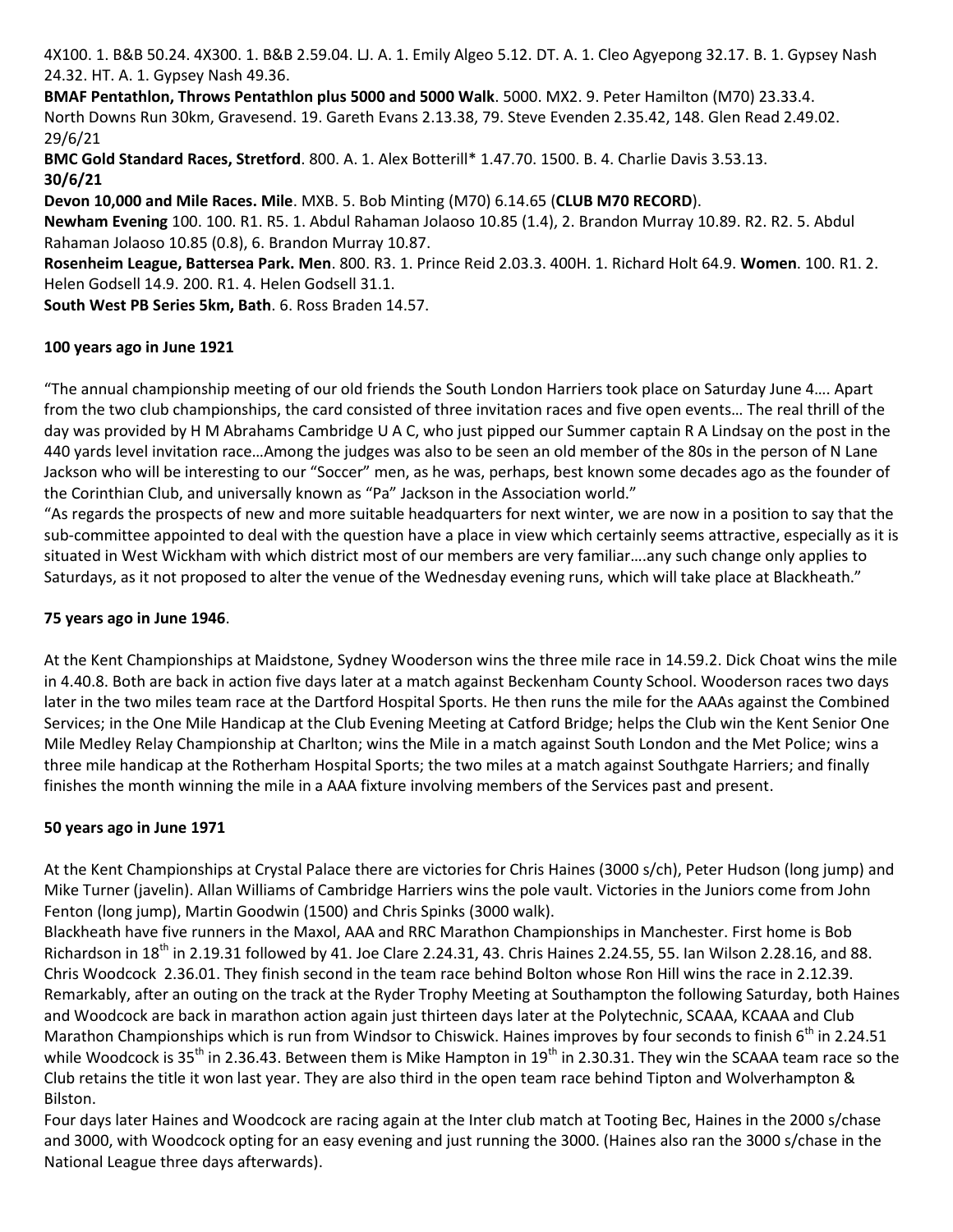Bob Richardson wins the Horsham 10 in 50.11.

There are wins at the Southern Championships at Crystal Palace for Graham Gower in the 110H and for John Watts in the discus.

Humphrey Nunn becomes a Centurion, an "exclusive club limited to amateurs who have walked 100 miles in controlled competition in Great Britain within 24 hours."

#### **25 years ago in June 1996**.

Bromley Ladies' Debbie Marti wins the high jump at the AAAs Championships and Olympic Trials at Birmingham in a new championship best of 1.94. Myrtle Augee is second in the shot.

The duo also win golds in the high jump and shot at the South Of England Championships at Crystal Palace. There is bronze for Bianca Liston in the 100 hurdles. For Blackheath, middle distance runners Mark Steinle, Spencer Newport and Dave Heath all win medals. Mark and Spencer win silvers in the 5000 and 3000 steeplechase respectively while Dave is third in the 1500. Andrew Benn (Under 20 men) and Paul Archer (Under 15 Boys) win their hammer competitions which were incorporated into the senior event. Steve Harrison who is studying in Leeds wins the javelin at the Northern Championships. At the Southern Under 20, Under 17 and Under 15 championships at Crystal Palace, Blackheath athletes win nine golds. Emeka Udechuku (U20 shot and discus), Chris Moss (U20 800), Darren Burley (U17 100 and 200), Adrian Cluskey (U17M shot), Dan Brewer (U17 100H), and Aaron Evans (u15 400 and 200). There also seven silvers and two bronze.

# MATTERS ARISING

In an attempt to answer some of the criticisms about the lack of communications within the Club, the recent General Committee meetings have agreed to the two following actions:<br>major items of Committee business or those of more general

erest will be displayed on the Clubhouse notice boards; and b) the printing of these items will be re-introduced into the Courier.

The Committee will welcome comments or points of view on any item. (As does the Courier - Edt) **CURRENT BUSINESS** 

- 1. The Committee have agreed to re-investigate extension and improvement of the Women's shower/toilet facilities. BHHQ Ltd. are drawing up proposals and costings with a view to complete the project in time for next Winter season. Aqualisa<br>in Westerham have been approached re. sponsorship. Anyone with other ideas for sponsors or assistance?
- 2. Following the wishes of regular Wednesday nighters the<br>Committee endorsed the introduction of a No Smoking policy on these evenings. The Committee felt that this policy could not be enforced for the Clubroom on social occasions, but will apply in all other areas at all times. Also on Health & Safety grounds, animals, except guide dogs will not be allowed in the
- Clubhouse when open for general use.<br>Copies of the book "Sidney Wooderson The Forgotten<br>Champion" are still available for sale at £4.95 from the bar or<br>by contacting Colin Brand or John Baldwin. 3.
- by contacting Colin Brand or John Baldwin.<br>4. George Brooks Memorial In view of George's support of the<br>Young Athletes and his wishes for any donations to go to their fund, it is proposed to have a photograph board mounted in the Clubroom, devoted to their achievements. It<br>will be complete with a suitably engraved plaque. Anyone wishing to make a small donation should contact the President. John Baldwin, Chairman of Committee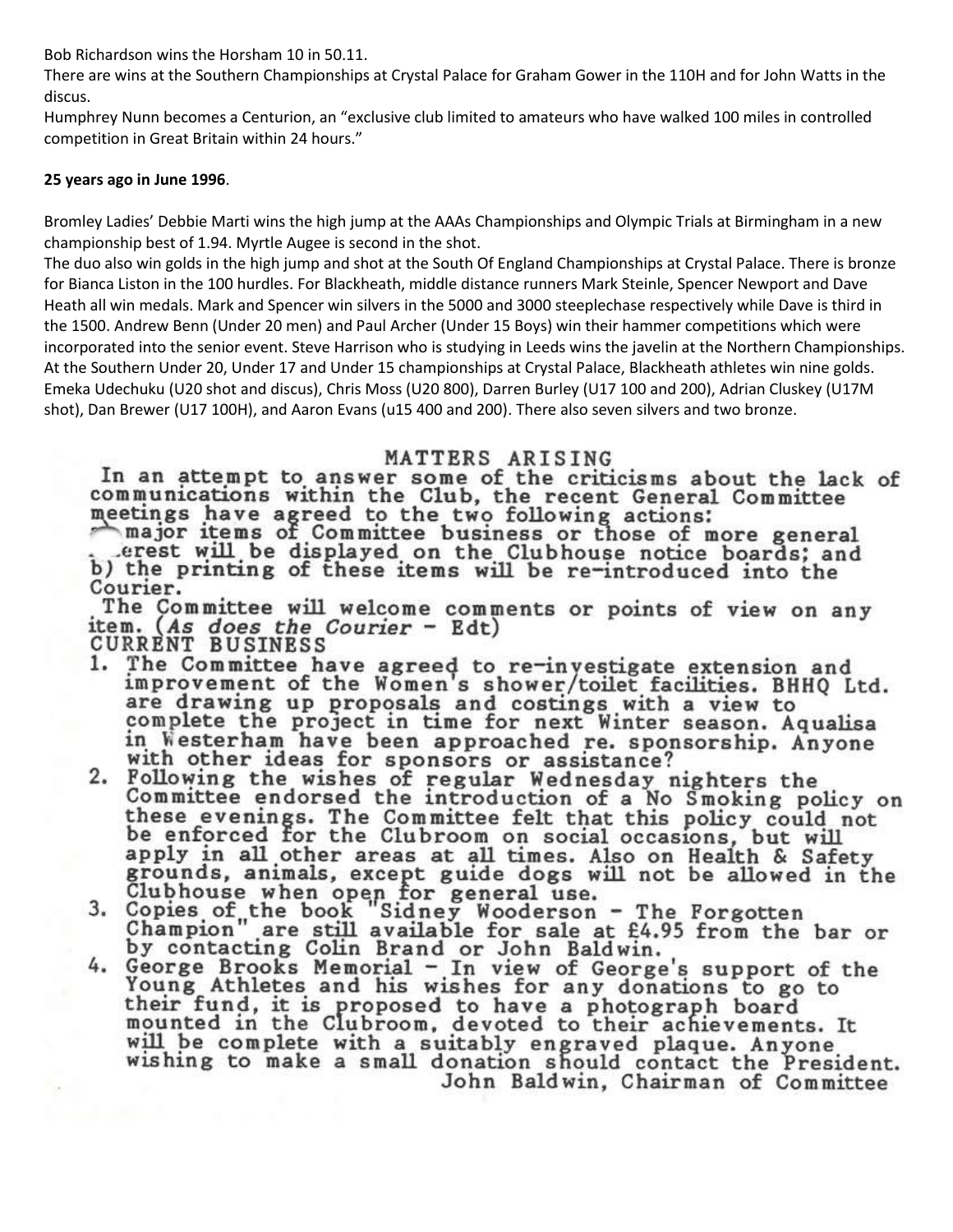Jonathan Barbour wins the 100 and 200 for Great Britain's Under 23 team in a match against Spain in Liverpool. Michael Skinner is fourth in the 1500.

At the British Veterans Championships at Eton there are wins for Bob Minting (M50 800), Bill Foster (M40 5,000); Jim Day (M65 pole vault); Peter Hannell (M55 walk) and Ken Daniel (M50 1500) and silver for Bill Clapham (M70 5,000) and bronze for Colin Brand (M65 discus).

At the Summer Supper, Brian Stone, John Herring and Terry Sullivan receive their 50 year pots from President Mike Peel. Special Guest is Dave Bedford.

#### **The Summer Supper**

This was only the second social function on the Club's summer calendar. It had been enthusiastically promoted, all the old faces, so and so 's coming, you should be there, and so on. In the event that was probably right, certainly there were as many faces from Norman Pages' fifties and sixties track and field teams together at the Clubhouse as there had been for some considerable time. There was of course some purpose to all this brouhaha, John "kipper" Herring, Brian Stone and Terry 'TT' Sullivan had been invited to collect their fifty years membership commemorative tankards from the President and all the others present had come to watch and celebrate those fifty years with them. Principle guest David Bedford, star of another era, spoke leisurely about things athletic and how nice it was to be back. He had enjoyed Blackheath festivities before and now on the after dinner speaking circuit sat comfortably at the top table. Dave Deller, ex Cambridge Harriers and long time training partner to Kipper spoke about those days, the fun they used to be and although now living on the Isle of Wight since retirement his interest in mainland athletic affairs had not diminished. Brian Stone stood up on several occasions, offering toasts to groups of old athletes who had been in this or that team, done a mile in four-twenty or run at a particular vintage track that the youth of the day would never have heard of, then, finally spoke of the enjoyment of membership over those fifty years, the friends still there, the memories of races won and lost and above all, the pleasure that it still is. The President, meanwhile had been bobbing up and down like the proverbial fiddlers elbow, congratulating Ken Daniel on his 'Gold' won that day at the National Veterans Championships at Eton, introducing Karim Chester, probably the youngest member there but also the Club's up and coming Hammer throwing exponent, due to perform the following day. Welcoming PP Ian Smith with his wife Jean, very rare visitors indeed, and a galaxy of others who had made the effort to come along and enjoy what turned into a memorable and lively evening.  $C.M.B$ 

Brian, Terry and 'Kipper'. 50 years on Photo: Diana Butler

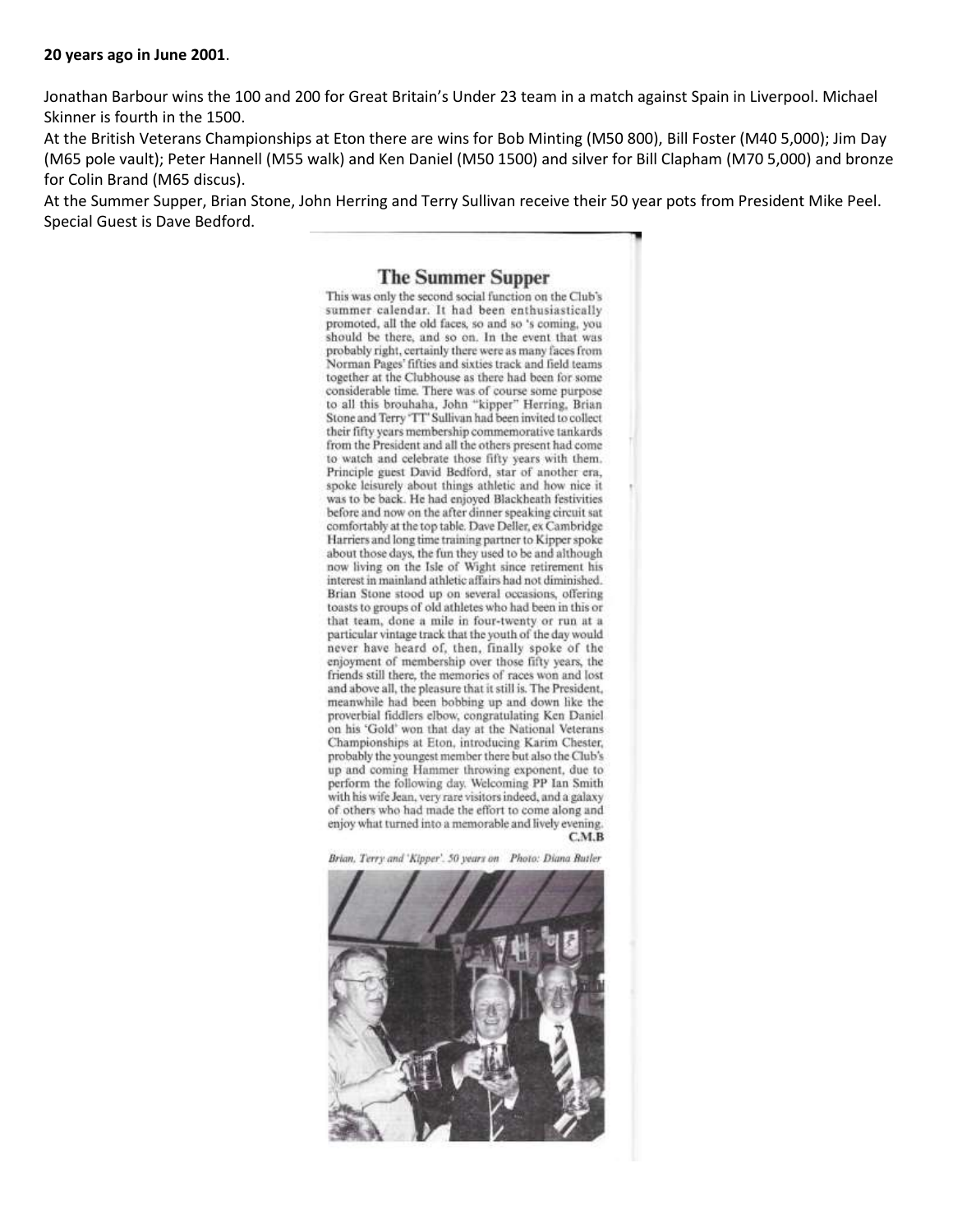Past President Bill Lake passes away.

At the South Of England Championships, Julian Golding wins the 200, Mensah Elliott the 110 hurdles.

At the Kent Veterans League at Dartford the quartet of Doug Cocker, Dennis Wallington, Ken Daniel and Bob Minting break the British over 50s 4x400 record by 10 seconds.

Blackheath Harriers, Bromley qualify for the Gold Cup Final. Team captain Mensah Elliott flies in from Russia where he had been competing for England the day before. He wins the 110 Hurdles with other victories coming from Lash Lashore (100), Michael Champion (200), Mike Skinner (800), Martin Airey (1500) and Marvin Bramble (triple jump).

#### **15 years ago in June 2006**

At the South Of England Under 20 Championships Amir and Alistair Williamson finish first and second in the hammer as do Rachel Blackie and Victoria Thomas in the womens event. Amir's 68.97 and Rachel's 56.74 are both Club records. Jamie Atkinson wins the Senior Mens 1500 metre title.

Paul Sutherland wins the 400 hurdles for Great Britain in a Masters International match against France and Belgium in Le Touquet.

Dave Taylor wins the British Masters over 40s 5000 road race at Horwich in 14.38.

Colin Brand sets three National records at the British Masters Throws Pentathlon at Milton Keynes. His 4206 points is a new record as are his 39.32 in the discus and 37.79 in the javelin. Beatrice Simpson also sets a British Best of 3310 in the womens over 50s event, and this included another British Best of 10.98 with the heavy weight.

The Club remain unbeaten in the National Young Athletics League since 2003.

## **10 years ago in June 2011**

Great success at the National Under 23 and Under 20 Championships at Bedford with wins in the Under 23s from James Alaka (100), Lorraine Ugen (LJ), Jermaine Olasan (LJ), Serita Solomon (100H) and Shaunagh Brown (DT); and in the under 20s from Megan Southwart (400H) and Joe Lawrence (TJ).

At the British Masters Championships Colin Brand sets a National M75 record of 35.98 in the javelin. He also wins the discus. Other wins come from Sam Bobb (M35 LJ and TJ), Mike Van Den Dobbelsteen (JT), Keith Ewing (M50 1500) and Clem Leon (M55 TJ).

At the South Of England Championships there are Senior golds for Shaunagh Brown (Shot and Discus) and Serita Solomon (100H). In the under 20s victories go to Mark Longhurst (PV), Ben Hopkins (400H) and first year under 17 Dina Asher Smith competing against athletes four years older in the 200.

Adam Gemili makes his first appearance in the British Athletics League winning the non scoring 100 in 10.45. Roger Michell wins the British Masters M60 10000m track walk.

Past President Bob Taylor passes away.